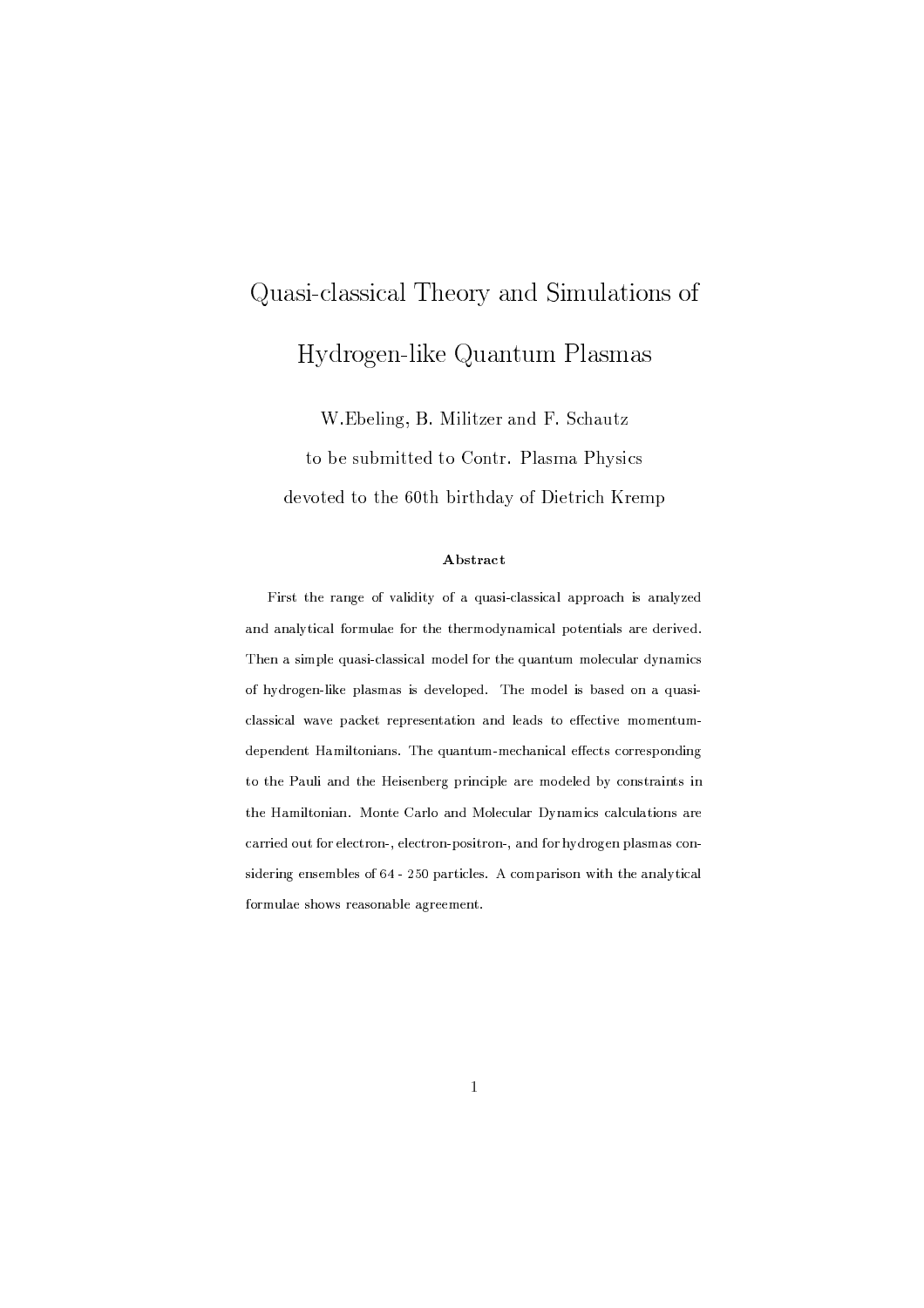#### Introduction  $\mathbf 1$

The theory of hydrogen-like many particle systems belongs to the most difficult and fascinating problems of quantum statistics  $[1, 2, 3]$ . This is in particular connected with the appearance of a simple type of bound states. In dense plasmas beside the bound states other quantum effects connected e.g. with the Pauli exclusion and many particle collective effects appear [3, 4]. In the last time hydrogen-like systems attract much interest [5]. Several limiting cases were treated analytically [2, 3]. The quasi-classical approach led already in the sixties to the correct bound state contributions in the second virial coefficients [6]. Shortly after the complete quantum statistical expression for the second virial coefficient and the pair distribution function was obtained [7, 8, 9].

The analytical calculations mentioned so far cover only the limit of small densities. For this reason computer simulations of dense systems are of large interest. In particular we mention the Monte Carlo calculations developed by Ceperley and Alder [10] and several other workers [11, 12, 13, 14]. In the last time quasi-classical simulations of many-particle systems have received a great deal of interest because they are relatively simple and provide also informations on the microscopic dynamics. In particular we mention the semiclassical approach to the molecular dynamics of hydrogen-like systems developed by Klakow, Toepffer and Reinhard [15, 16]. In recent work we extended this approach to ionization phenomena [17, 18, 19]. We included also degeneracy effects by using momentum-dependent potentials [20, 21]. This approach follows a method developed by a series of authors as e.g. Wilets, Kirschbaum, Dorso and Randrup. Originally only the Pauli exclusion principle was simulated by a momentum-dependent two-body interaction [22, 23]. Later the Heisen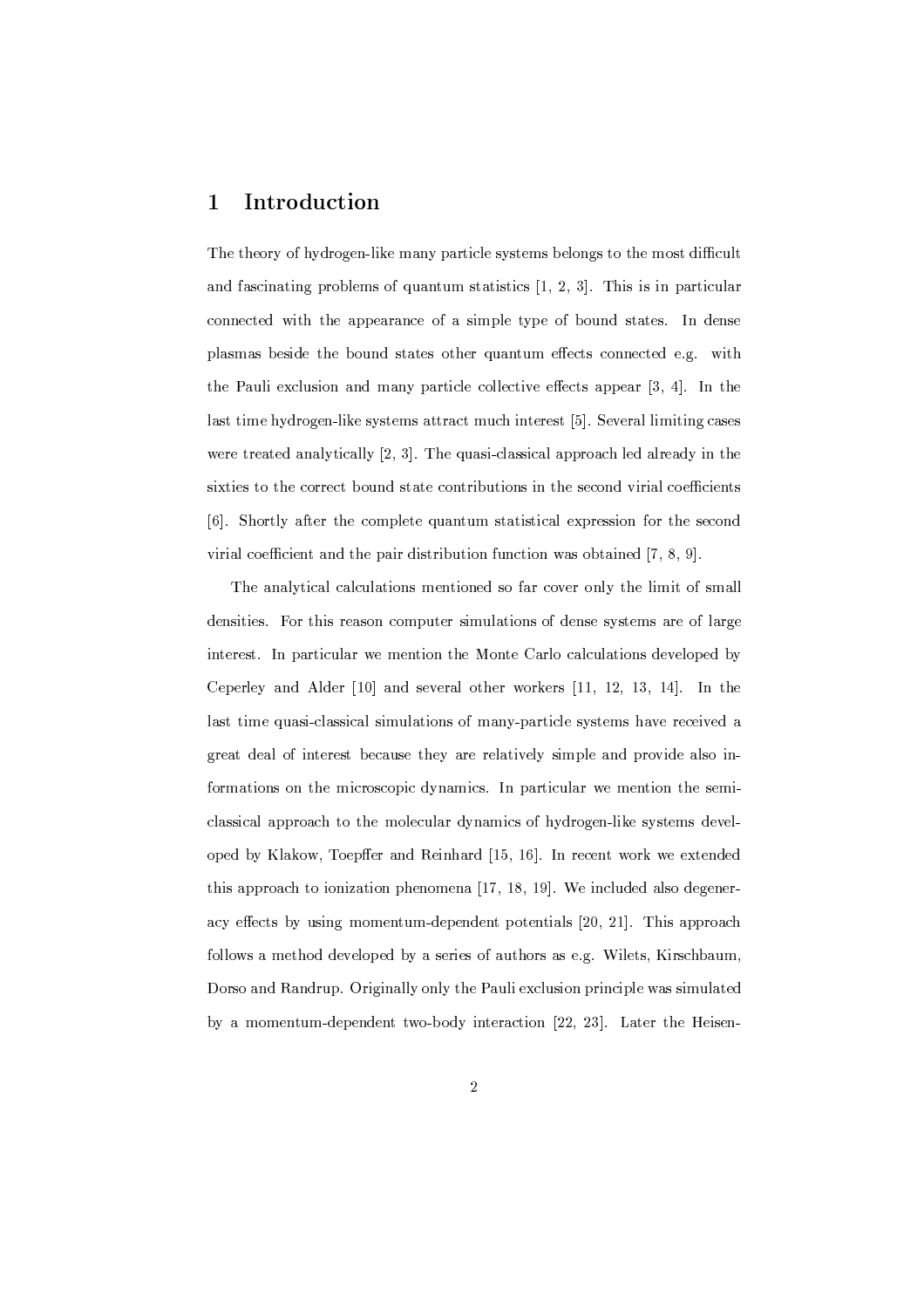berg effects were incorporated by another momentum-dependent contribution [24]. The hydrogen ground state was reproduced exactly, the ground states of  $H^-, He, Li, Ne$  and Ar were given better than 15%. Cohen applied this model to atoms with higher Z-values and derived reasonable results for the ground states of all atoms up to  $Z = 38$  [25]. In general, the quasi-classical approach based on momentum-dependent potentials gives atomic energies being between Thomas-Fermi and Hartree-Fock calculations. The conclusion from the papers cited above is, that at least in some limitations quantum-mechanical effects and in particular the Heisenberg and the Pauli principles may be incorporated into a quasi-classical approach by using momentum-dependent potentials.

In this work we develop this approach but we do not consider extensions of the quasi-classical formalism by introducing specific quantum variables which lead to an extended phase space. This route is chosen in the so-called wave-packet dynamics which introduces the size and the speed of the spreading of the wave packet as additional variables  $[15, 16, 26]$ . As known this methods leads to several difficulties in formulating a statistical mechanics which are connected with unphysical excitations [15, 16, 19].

In our model the quasi-classical phase space has only 6 dimensions per particle. We will study first electron-positron plasmas which we consider as a model of greatest simplicity due to the mass-symmetry. These model systems show several cancellation effects which are connected with the high symmetry [29]. Then hydrogen plasmas with asymmetric masses are studied.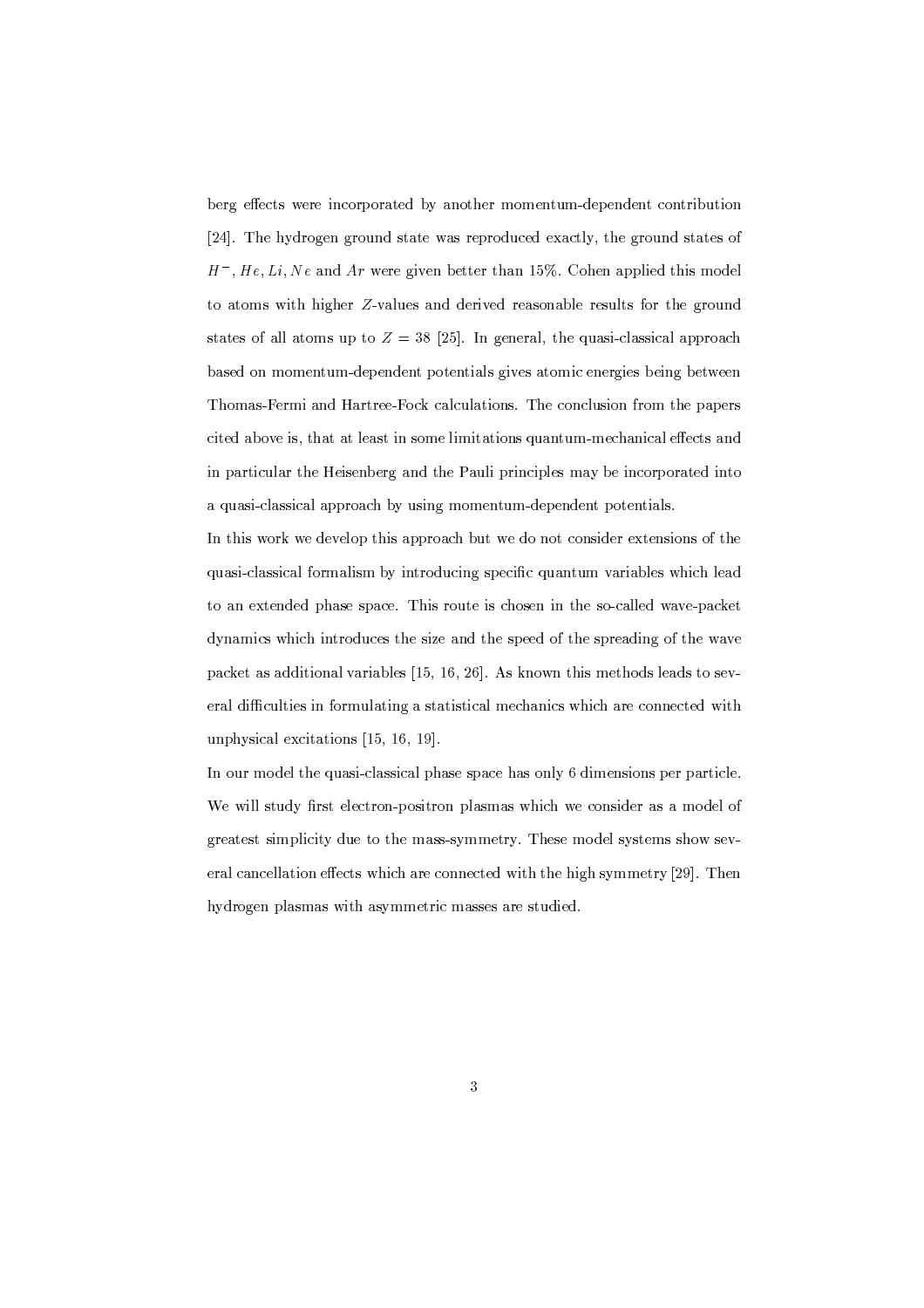## Analytical Theory in the Quasi-classical Ap- $\overline{2}$ proximation

We consider first the characteristic lengths and dimensionless parameters of the plasma: The average distance of the protons (electrons) is the Wigner-Seitz radius,  $d = \left[\frac{3}{4\pi n}\right]^{1/3}$ . Here  $n = n_e = n_p$  is the density of protons (electrons) in the plasma. The Debye length is  $r_D = 1/\kappa$  where  $\kappa^2 = 8\pi n e^2$ . The Landau length is defined by  $l = e^2/kT$  and the Bohr radius which characterizes the ground state orbit is defined as  $a_B = \hbar/me^2$ . The quantum effects connected with scattering states are described by the De Broglie wave-length of free electron motion  $\Lambda = h/[2\pi mkT]^{1/2}$  and the De Broglie wave length of relative electron motion  $\lambda = \hbar/[2\mu kT]^{1/2}$  where  $\mu$  is the reduced electron mass. By means of these characteristic lengths we define the dimensionless parameter of the electron degeneracy  $n\Lambda^3$  and the coupling parameter  $\Gamma = l/d$  and the interaction parameter

$$
\xi = \frac{l}{\lambda} = 2 \cdot \left(\frac{-E_0}{kT}\right)^{1/2}.
$$
 (1)

where  $E_0 = -\mu e^4/2\hbar$  is the ground state energy. The range of a quasi-classical approach is in principle given by the condition  $\xi \geq 1$ , i.e. the classical Landau length *l* should be large in comparison to the De Broglie length  $\lambda$ . Accordingly quasi-classical behavior is expected at low temperatures, This situation is quite opposite to that for van der Waals gases. Besides the condition that the temperatures are sufficiently low we have to require that the densities are not too large, i.e. the Bohr radius should be small in to the mean distance of the charges  $a_B \leq d$ . Altogether this leads to the two conditions of quasi-classicality

$$
T \le (-E_0)/k_B, n \le a_B^{-3}.
$$
 (2)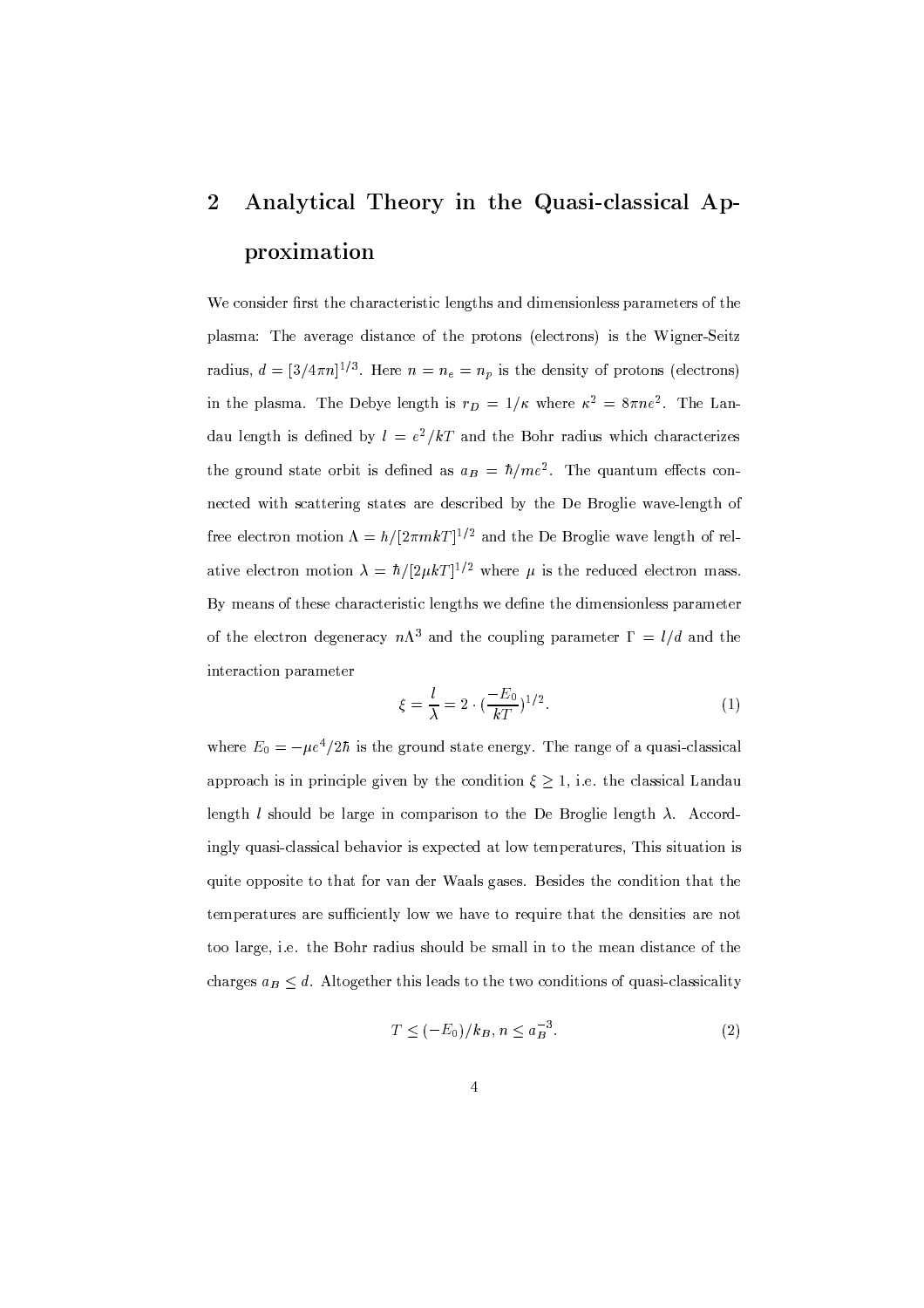Accordingly the quasi-classical region is a corner in the density-temperature plane.

The first successful quasi-classical approach to quantum plasmas was based on the method of Slater sums which are defined by the energy eigen values  $E_n$ and eigen functions  $\Psi_n$ 

$$
S(r_1, \dots, r_N) = \text{const} \sum \exp\left(\frac{-E_n}{k_B T}\right) \left|\Psi_n(r_1, \dots, r_N)\right|^2 \tag{3}
$$

The quantum-statistical partition function and correspondingly also the free energy may be expressed as space integrals over the Slater sum as in the classical case [3]. The technique of Slater sums allows an easy access to the free energy and the distribution functions especially in the region of low densities. The Slater sums for Coulombic systems were studied first by Kelbg [30] and later in detail by several authors [3]. Kelbg developed a perturbation theory for the Slater sum of pairs of particles

$$
S_2(r) = 1 \frac{1}{-} \frac{e^2}{k \cdot r} \cdot F(\frac{r}{\lambda}) + O(\xi^2)
$$
 (4)

Here the  $+$  corresponds to charges with opposite sign and  $-$  to charges with equal sign. The thermal wavelength is defined by  $\lambda = \hbar / \sqrt{mkT}$ . The Kelbg function  $F(x)$  reflects Heisenberg's quantum effects and is defined by

$$
F(x) = 1 - \exp(x^{2}) + \sqrt{\pi}(x) (1 - \text{erf}(x))
$$
 (5)

The expression  $(e^2/r)$   $F(r/\lambda)$  may be interpreted as an effective quantumstatistical potential which replaces the classical Coulomb potential. Kelbg's effective potential applies to the region of high temperatures. The quasi-classical approach to the Slater sums developed later in [6] was based on a quantummechanical treatment of the lower two-particle bound states and a classical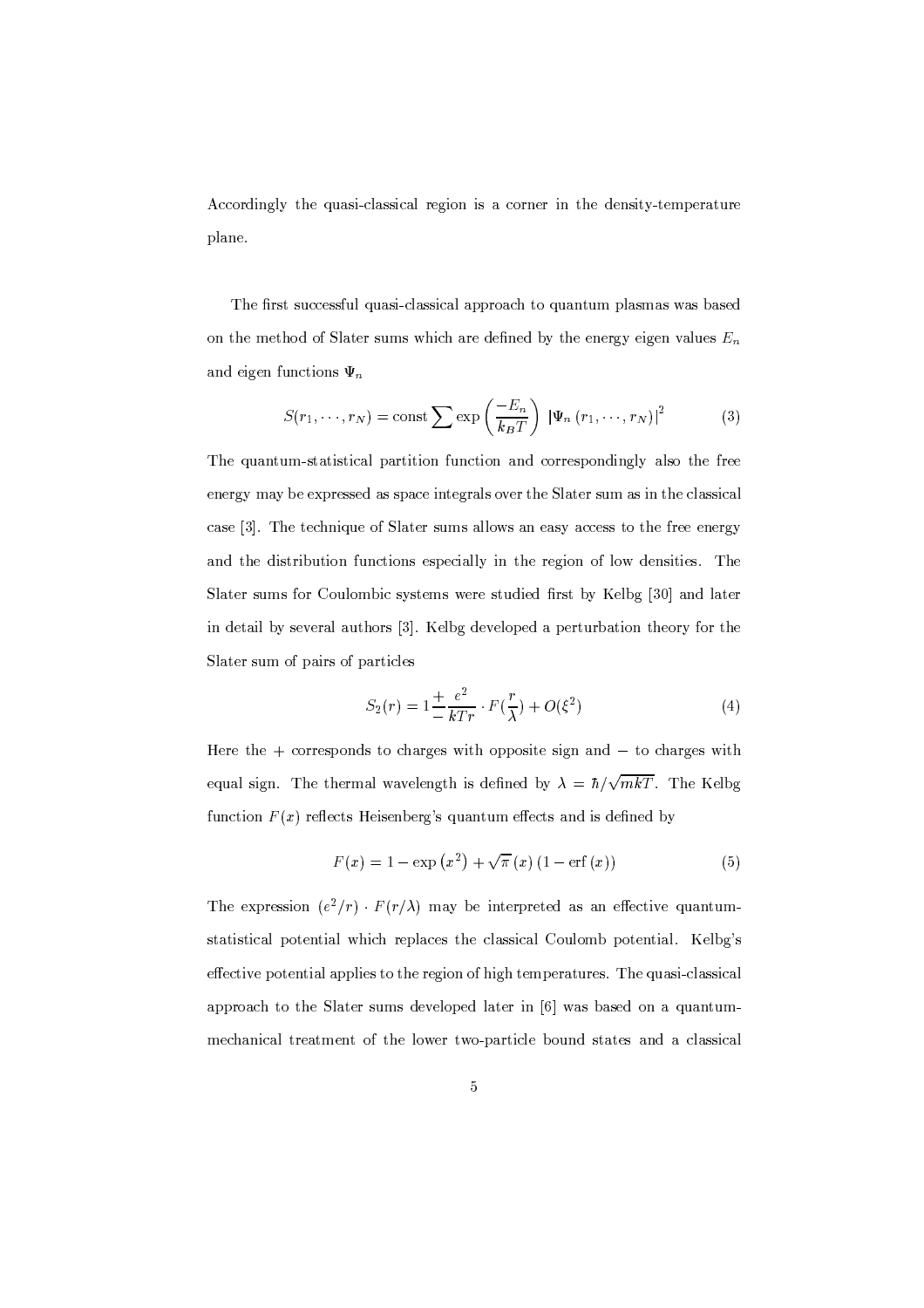treatment of the higher bound states and the free states [6]. The result for the low-density free energy reads

$$
F = F_i d - kTV \cdot \left(\frac{\kappa^3}{12\pi} \cdot \tau(\kappa a_q) - n^2 \cdot 8\pi^{3/2} \lambda^3 \cdot \sigma(T) + O(n^2 \cdot \hbar^3) + O(n^{5/2})\right)
$$
\n(6)

Here  $\sigma$  is the so-called BPL-partition function, where BPL stands for the names of the pioneers in that field Brillouin, Planck and Larkin:

$$
\sigma(T) = \sum \left( \exp\left(\frac{-E_0}{kTs^2}\right) - 1 + \frac{E_0}{kTs^2} \right) \tag{7}
$$

here s is the main quantum number. Further

$$
\tau(x) = 1 - (3/4)x + (3/5)x^{2} - \dots
$$
 (8)

is the well-known Debye-Hückel function representing approximately the ring contributions and  $a_q = \sqrt{\pi} \lambda/4$  [29]. In the quasi-classical limit the term  $O(n^2 \cdot \hbar^3)$  does not appear what means, the that in the order  $n^2$  the ringcontribution and the BPL-term are the only corrections to the limiting law [6]. Nowadays several terms completing the BPL-contribution are exactly known [3, 31]. Since the BPL-term contains  $\hbar$  in the exponential, the quasi-classical limit should be carried out with some caution. In particular we mention that for low temperatures the exponent yields extremely large values what leads to problems with the convergence of density expansions. A more soft behavior shows the fugacity expansion, which is just an alternative way to represent the thermodynamic functions [1]. In the quasi-classical limit we obtain (up to the quadratic order) for the pressure the implicit equation

$$
\beta p = 2 \cdot z + \frac{K^3}{12\pi} \cdot \tau(Ka_q) + z^2 \cdot 8\pi \lambda^3 \cdot \sigma(T) \tag{9}
$$

$$
n = z + \frac{\beta e^2 K}{1 + K a_q} + z^2 \cdot 8\pi \lambda^3 \cdot \sigma(T) \tag{10}
$$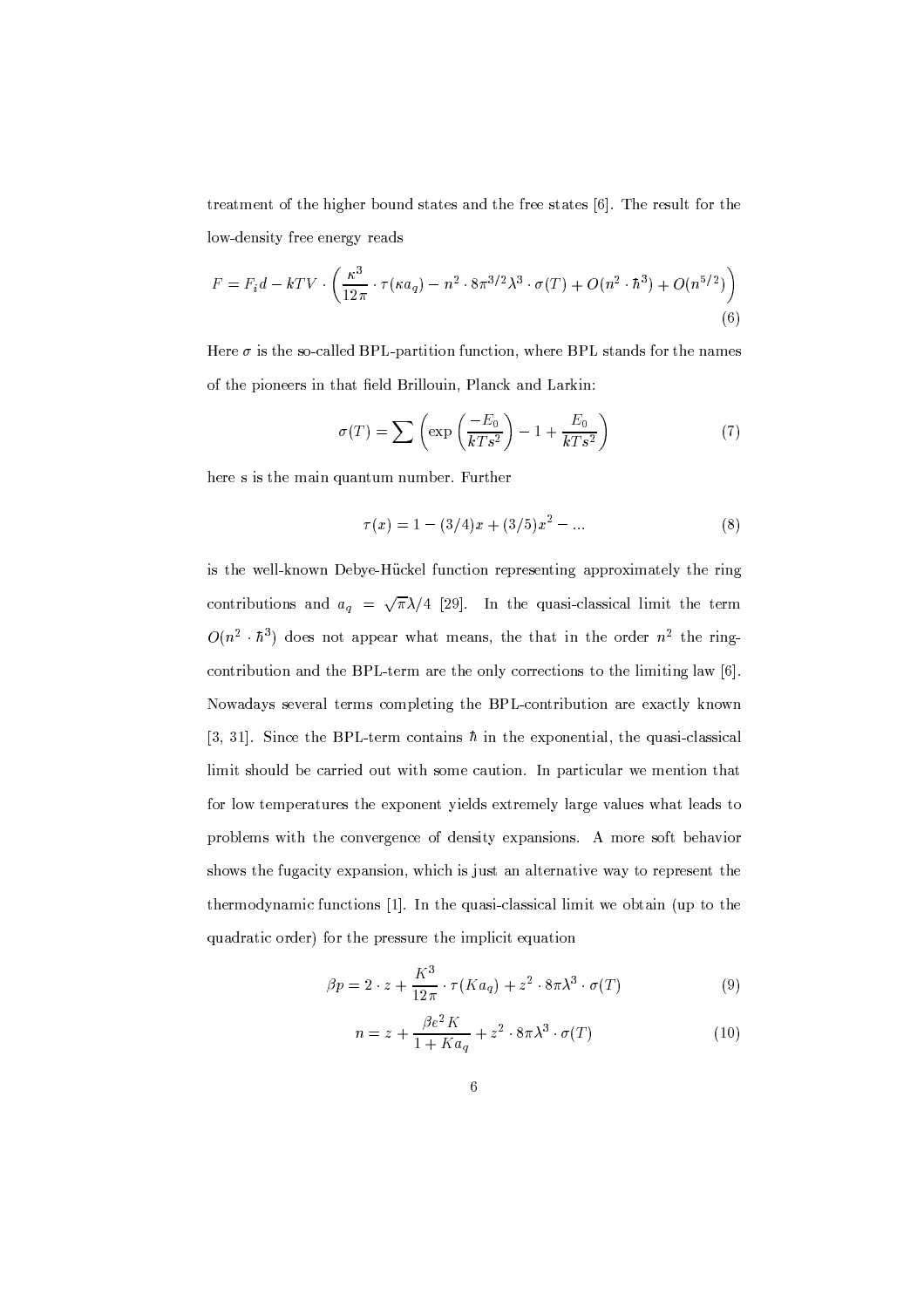Here  $z$  is the fugacity and

$$
K^2 = 8\pi z e^2 \beta \tag{11}
$$

This equation of state shows the correct limits at high temperatures  $\beta p = 2n$ and at low temperatures  $\beta p = n$ . By comparison with the more complete quantum-statistical PACH approach [32] one can show that indeed the quasiclassical equation of state yields not only qualitatively correct results but even in quantitative respect rather good results. In particular this is true for masssymmetrical systems i.e. for electron-positron plasmas. For later comparison with MD-results we need also the mean Coulombic energy density which is obtained from the pressure by derivation with respect to the interaction parameter  $e^2$ 

$$
u = -e^2 \frac{\partial}{\partial e^2} p = u_f + u_b \tag{12}
$$

Here  $u_f$  is the contribution of the free states

$$
u_f = -\frac{ze^2K}{1+Ka_q} \tag{13}
$$

and  $u_b$  is the contribution of the bound states

$$
u_b = 16\pi\lambda^3 z^2 \sum_{s=1}^{\infty} (\beta E_s) \left[ exp\left(-\beta E_s\right) - 1\right] \tag{14}
$$

We note that  $z = n^*$  may be identified with the density of the free electrons (positrons).

In this way the quasi-classical approach can be considered as a very reasonable approximation to the complete theory. From the physical point of view the basic content of the formulae given above is the semi-classical treatment of the free charges which includes contributions up to  $\hbar^2$  and a full quantum treatment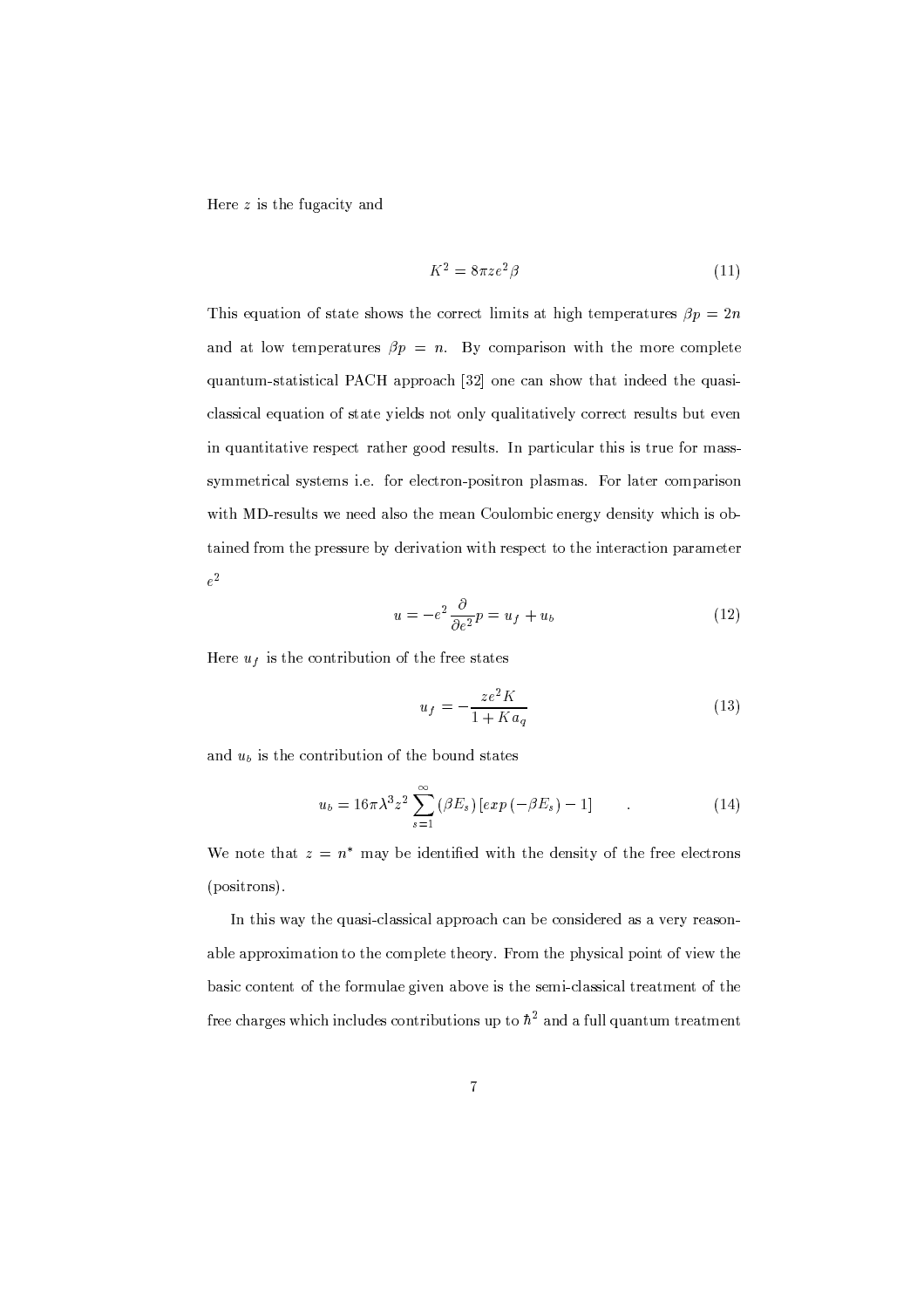of the bound states. This basic concept will be transferred now to the quantum molecular dynamics.

#### 3 Wave Packet Dynamics for the Free Charges

In earlier work [21] a simple quasi-classical model of the quantum electron gas based on a quasi-classical dynamics with an effective momentum-dependent Hamiltonian was developed. Now this model will be extended to electron positron plasmas. Due to the mass- and charge - symmetry these plasmas have much in common with the one-component electron plasma and furthermore many quantum effects cancel due to the mass symmetry (except for the bound state effects and the Pauli effects)  $[1, 3, 27, 29]$ . We consider the quasi-classical dynamics of a system of free electrons, free positrons and excitons (bound states) which are in thermodynamic equilibrium. The excitons (bound states) are not explicitly taken into account in the dynamics, they form a kind of a heat bath. The concentration of the neutral excitons is derived from the mass action law

$$
n_0 = n^2 \cdot \Lambda^3 \sigma(T) \cdot \exp(-\mu_e x/kT) \tag{15}
$$

where  $\mu_{ex}$  is the excess part of the chemical potential of the (free) plasma (i.e. the difference between the full chemical potential and the Boltzmann contribution). This is equivalent to minimizing the free energy (neglecting charge-neutral interactions) at constant temperature or the internal energy at constant entropy  $[19]$ .

Let us discuss now the quasi-classical dynamics of the free charges in our model. The quantum-mechanical effects corresponding to the Pauli and the Heisenberg principle are modeled by constraints in the Hamiltonian. For the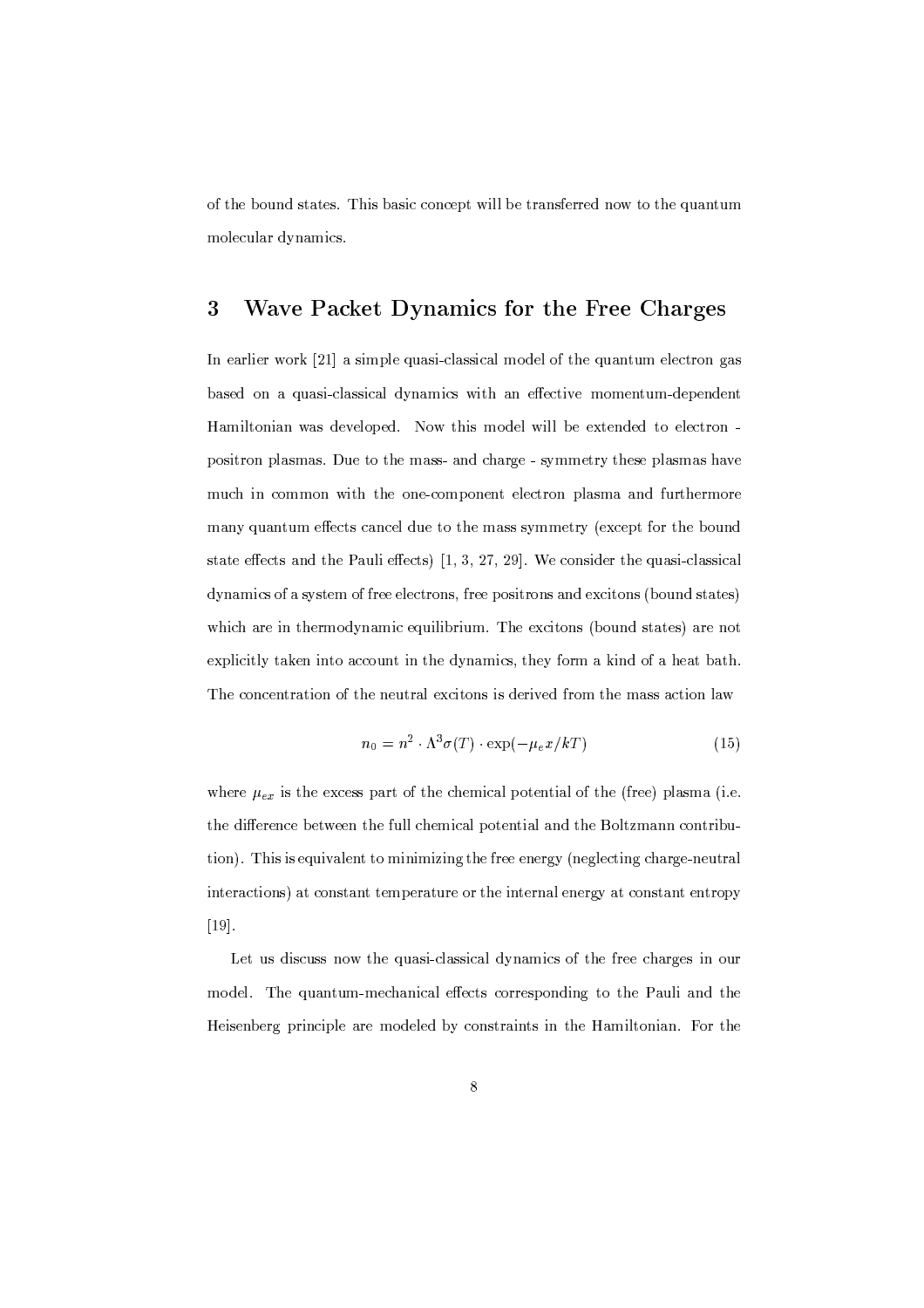derivation of the effective interactions we use the concept of minimum uncertainty wave packets [19, 21]. The wave function corresponding to a minimum uncertainty wave packet (also denoted as a coherent state) are Gaussians:

$$
\psi_o(x) = \text{const} \exp\left(-\frac{(x-q)^2}{2r_0^2} + \frac{ipx}{\hbar}\right) \tag{16}
$$

Here  $r_0$  is the mean dispersion of the wave function, which is a free parameter in this concept. The effective Hamiltonian is derived by averaging the original Hamilton operator with respect to antisymmetrized combinations of the test wave functions

$$
H(q, p; \hbar) = \int d\mathbf{x} \psi_o^*(x) \hat{H} \psi_o(x)
$$
 (17)

From this expression one derives the following effective (quasi-classical) Hamiltonian

$$
H(q, p; \hbar) = \sum_{i=1}^{N} \frac{p_i^2}{2m} + \sum_{i < j} \delta_{ij} V_P \left(\frac{r_{ij}}{r_0}, \frac{p_{ij}}{p_0}\right) + \sum_{i < j} \frac{e_i e_j}{r} \cdot F\left(\frac{r_{ij}}{r_0}\right) \tag{18}
$$

We have here two kinds of electron-electron and positron-positron interaction: the so-called Pauli-potential  $V_P$ , and a Coulomb interaction modified by a certain nonsingular function  $F(x)$ . The effective Hamiltonian  $H(q, p; \hbar)$  is the generator of a Hamilton type phase space dynamics. Restricting the calculation described above to pair effects and averaging over the two spin configurations we get in some approximation for the direct term the KTR-potential [15]

$$
F(x) = \frac{erf(x/\sqrt{2})}{x}, x = r/r_0,
$$
\n(19)

and the Dorso - potential [22, 21]

$$
V_P(p,r) = \frac{\hbar^2}{4mr_0^2} \cdot \exp\left\{-\frac{\Delta^2}{2}\right\} \tag{20}
$$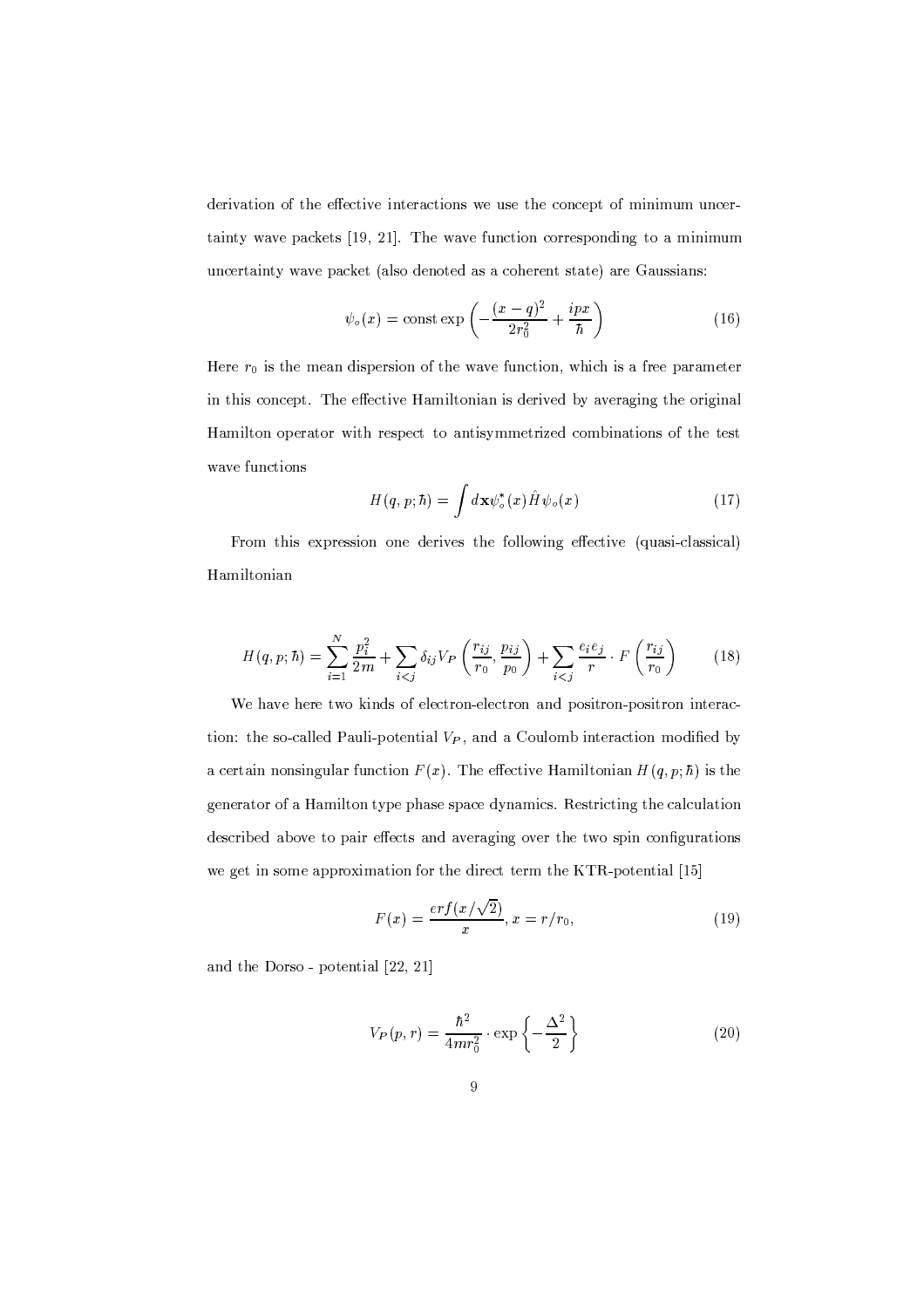This is an two-body interaction depending on the phase-space distance

$$
\Delta^2 = \frac{p^2}{p_0^2} + \frac{r^2}{r_0^2} \tag{21}
$$

with the minimum uncertainty condition

$$
r_0 \cdot p_0 = \hbar \tag{22}
$$

In the effective potentials  $r_0$  is the width of the wave packets which we consider as a free parameter. Similar as in the Kelbg-potential we take for  $r_0$ the thermal De Broglie wave-length  $r_0 = \lambda/\sqrt{2} = \Lambda/2 * \sqrt{\pi}$  [19, 21]. On the basis of these potentials several Monte Carlo and Molecular Dynamics calculations were carried out for ensembles of 200 - 250 particles.

At first we carried out several runs for the OCP using the model described in [21]. The Coulombic part of the interaction energy per charge (in units  $kT$ ) is given in Fig. 1 in comparison with the simple estimate

$$
\epsilon^{OCP} = -\frac{e^2 K^{OCP}}{2(1 + K^{OCP} a_q)}\tag{23}
$$

where  $K^{OCP} = \sqrt{4\pi z e^2 \beta}$ . Further a comparison with the Padé approximation from [28] and with DeWitt's formula fitting the classical MC-calculations [33]

$$
\epsilon_{class}^{OCP} / kT = -0.896434\Gamma + 0.861856\Gamma^{1/4} - 0.5551\tag{24}
$$

is made. The results of our simulations for non-degenerate OCP ( $\theta = 5$ ) and for weakly degenerate OCP ( $\theta = 1, \theta = 2$ ) are well described by the quasi-classical estimate (23). For the case of degenerate OCP ( $\theta = 0.15$ ) we get a better description by means of the Padé approximation given in [28]. At higher  $\Gamma$ values ( $\Gamma > 10$ ) the simulation-results for all investigated degrees of degeneracy  $\theta$  are very near to the classical curve. This means the quantum effects are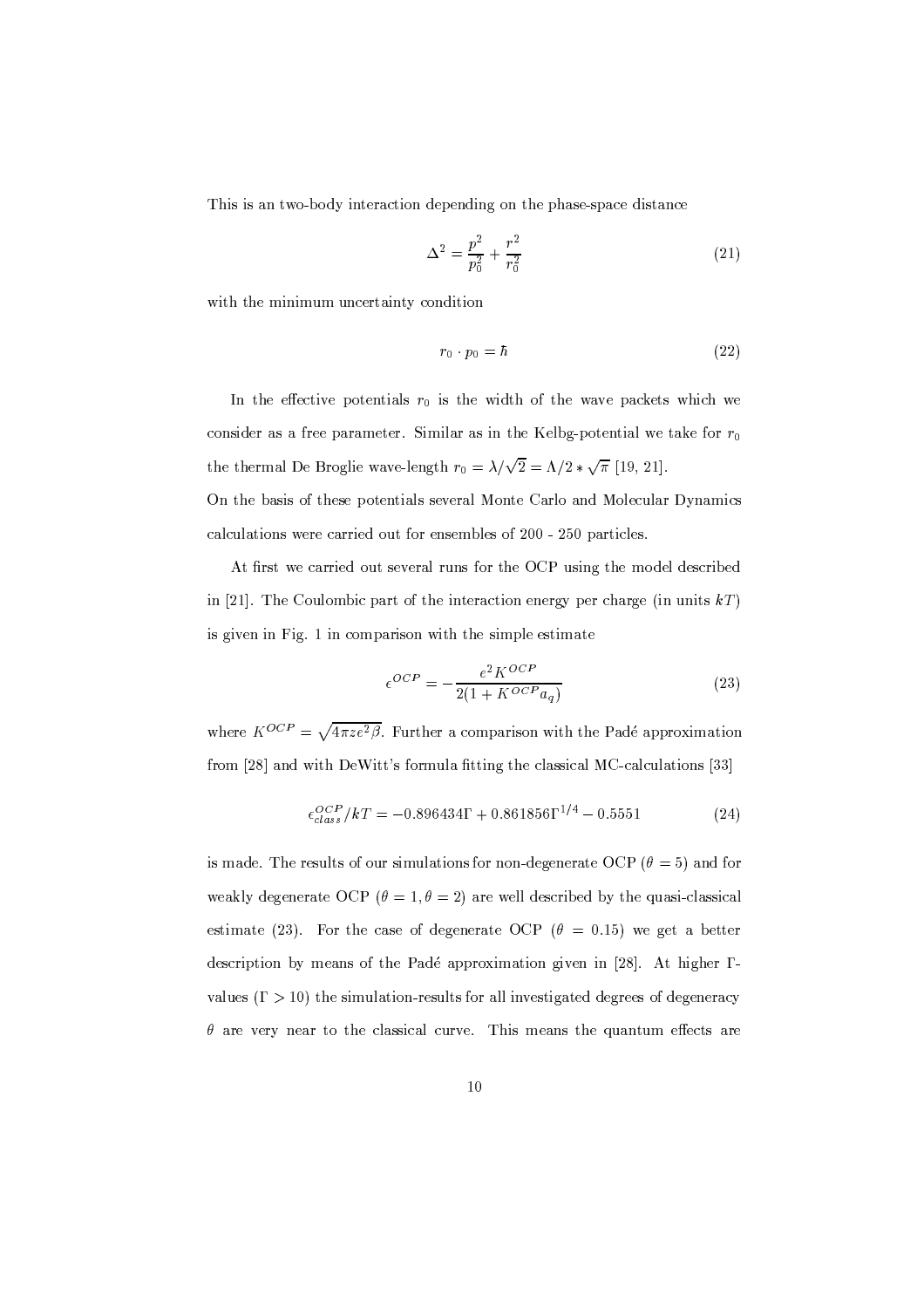rather small at  $\Gamma > 10$  and we are unable to discriminate between the different theoretical estimates.

In a next step we calculated the energy density per particle for the twocomponent system  $(TCP)$  using the scaling rule

$$
K^{OCP} \to K = \sqrt{2}K^{OCP} \tag{25}
$$

We note that this simple scaling holds only for non-degenerate and weakly degenerate plasmas [29]. The results are given in Fig.2 in comparison with  $eqn.(13).$ 

Further we carried out several simulations for the symmetrical TCP. The results are also given is Fig.2. For a given  $\Gamma$ -value the energies from the TCPsimulations increase with increasing degeneracy  $\theta$ . The estimate (13) shows the same tendency, but there is no quantitative agreement. Further we see that the scaling rule (25) leads also to the same qualitative behavior. A more detailed comparison with Padé approximations, more accurate scaling rules and other simulation data is in preparation.

## $\overline{4}$ Superposition Representations of the Wave Packets

A disadvantage of the model described in the previous section is the approximate treatment of the bound states. Therefore we developed another approach, which is based on a superposition of free and bound electronic states. The free states are represented by Gaussian wave functions and the bound states by the 1s ground state wave function of the hydrogen atom. We restrict our consideration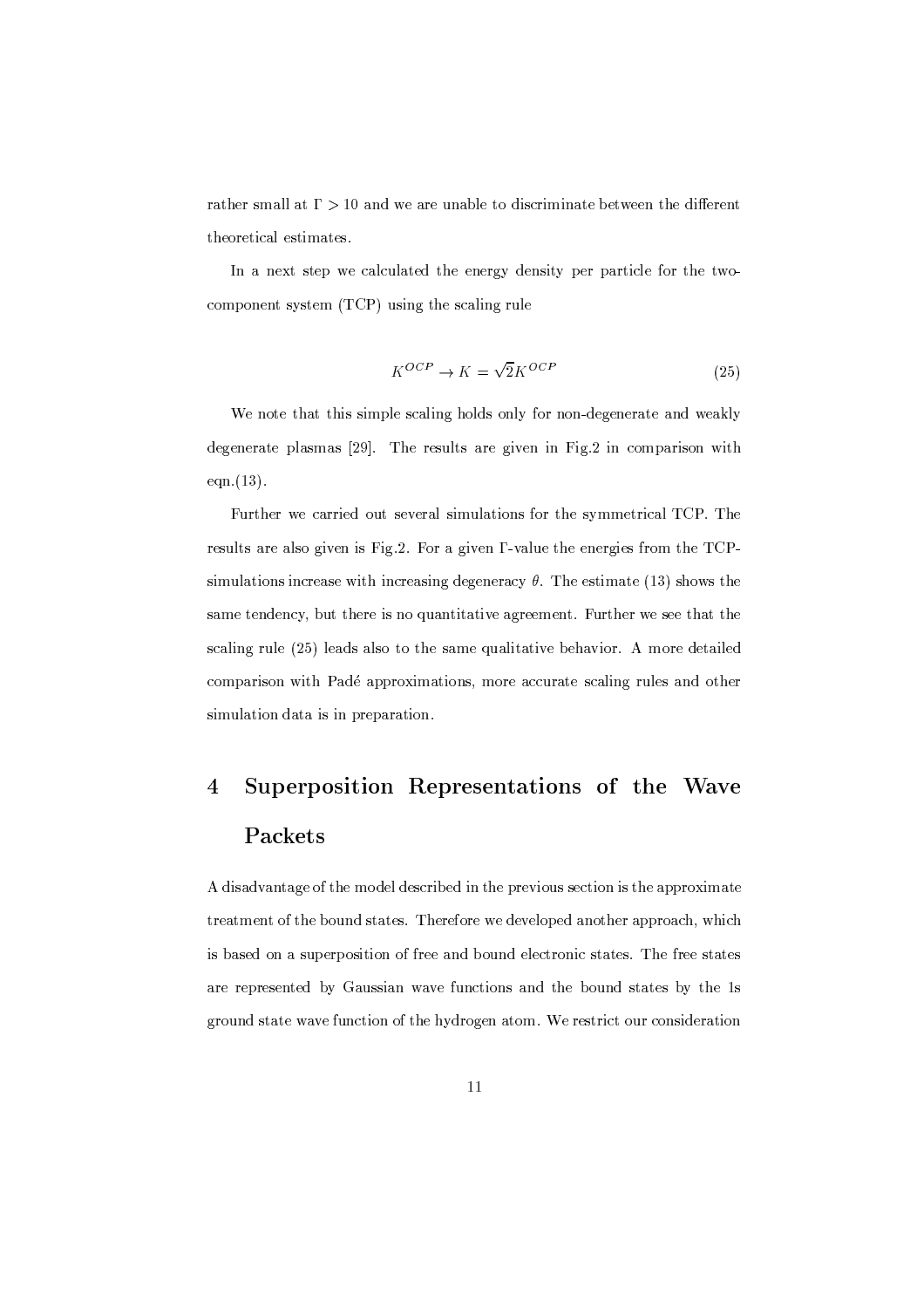to hydrogen, where the positive charges (protons) can be treated classically. Then the superposition ansatz reads [17]:

$$
\Psi(x) = N_G \psi_G(x) + N_H \psi_H(x) \tag{26}
$$

$$
\psi_G(x) = (\pi r_0^2)^{-3/4} \cdot \exp\left(-\frac{(x-q)^2}{2r_0^2} + \frac{ipx}{\hbar}\right) \tag{27}
$$

$$
\psi_H(x) = (\pi a_0^3)^{-1/2} \cdot \exp\left(-\frac{|x - R|}{a_0}\right) \tag{28}
$$

Here  $R$  denotes the position of the (next) proton. The parameters  $N_G$  and  $N_H$  may be considered as time-dependent variational parameters [17]. Here, we prefer another view where both parameters can only have the discrete values 0 or 1, i.e. an electron is either free or bound. In our molecular dynamics simulation, we consider stochastic transitions between both states, which leads to a dynamic equilibrium of ionization and recombination. A detailed description of this model can be found in [19]. We note that we have now two types of electrons in our system: free electrons with Gaussian wave functions and bound electrons with 1s-wave functions located at a nucleus. The effective interaction between free electrons remains unchanged. For the interaction between a free electron  $G$  and a bound electron  $H$ , we find

$$
V_{GH} = \frac{e^2}{r} \left\{ \text{erf}\left(\frac{r}{r_0}\right) - \frac{1}{2} e^{-r^2/r_0^2} \left[ f\left(\frac{r_0}{a_0} + \frac{r}{r_0}\right) - f\left(\frac{r_0}{a_0} - \frac{r}{r_0}\right) \right] \right\} , (29)
$$
  

$$
f(x) = e^{x^2} \text{erfc}(x) \left( x \frac{r_0}{a_0} - 1 \right)
$$

Correspondingly, the interaction between two bound electrons reads

$$
V_{HH} = \frac{e^2}{a_0 \rho} e^{-2\rho} \left[ 1 + \frac{5}{8} \rho - \frac{3}{4} \rho^2 - \frac{1}{6} \rho^3 \right] , \quad \rho = \frac{r}{a_0} . \tag{30}
$$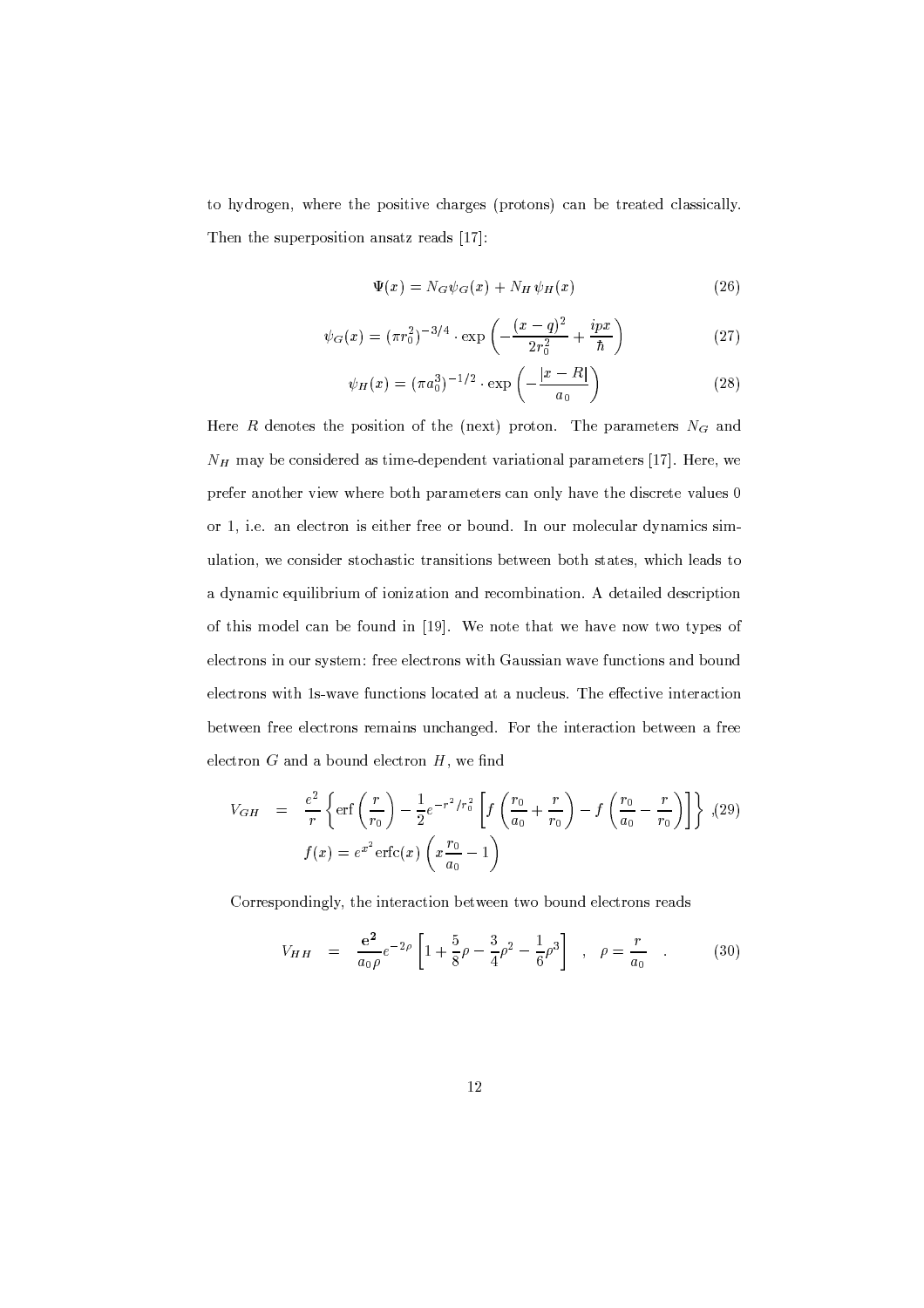#### **Formation of Molecules**  $\overline{5}$

The superposition ansatz describes in principle the formation of molecules. Let us consider a region of density and temperature where all electrons are in hydrogen states i.e.  $N_G = 0, N_H = 1$ . In this case, the dynamics of atoms is purely classical and the effective interactions are of Heitler-London type. Following the spirit of the Heitler-London theory we have to calculate the effective hydrogen-hydrogen interaction by taking into account the spins of the electrons explicitly. Assuming a system of electrons with 50% spin up and 50% spin down and considering symmetrized or antisymmetrized wave functions we obtain two effective potentials for the hydrogen-hydrogen interaction

$$
V_{Hs} = \frac{Q+A}{1+S^2} \tag{31}
$$

$$
V_{Ht} = \frac{Q - A}{1 - S^2}
$$
 (32)

where

$$
Q = \frac{e^2}{a_B \rho} e^{-2\rho} \left[ 1 + \frac{5}{8} \rho - \frac{3}{4} \rho^2 - \frac{1}{6} \rho^3 \right]
$$
 (33)

$$
A = \frac{e^2}{a_B} \left\{ \frac{S^2}{\rho} \left[ 1 + \frac{6}{5} (C + \ln \rho) \right] - e^{-2\rho} \left[ \frac{11}{8} + \frac{103}{20} \rho + \frac{49}{15} \rho^2 + \frac{11}{15} \rho^3 \right] (34) \right\}
$$
\n
$$
= \frac{6M}{10} [MEi(4\phi) - 2SEi(-2\phi)]
$$
\n(35)

$$
+\frac{1}{5\rho}\left[M\operatorname{Ei}(-4\rho)-2S\operatorname{Ei}(-2\rho)\right]\right\}\tag{35}
$$

$$
S = \left(1 + \rho + \frac{1}{3}\rho^2\right)e^{-\rho} \tag{36}
$$

$$
M = \left(1 - \rho + \frac{1}{3}\rho^2\right)e^{\rho} \tag{37}
$$

$$
\rho = \frac{R}{a_B} \quad , \quad C = 0.57722 \quad , \quad Ei(x) = \int_{-\infty}^{x} \frac{e^t}{t} dt \tag{38}
$$

 $(39)$ 

The singlet state with anti-parallel spins corresponds to a potential with a minimum at  $R_0 = 1.6a_B$  with a depth  $V_{Hs}(R_0) = -3.2eV$ . This is of course only a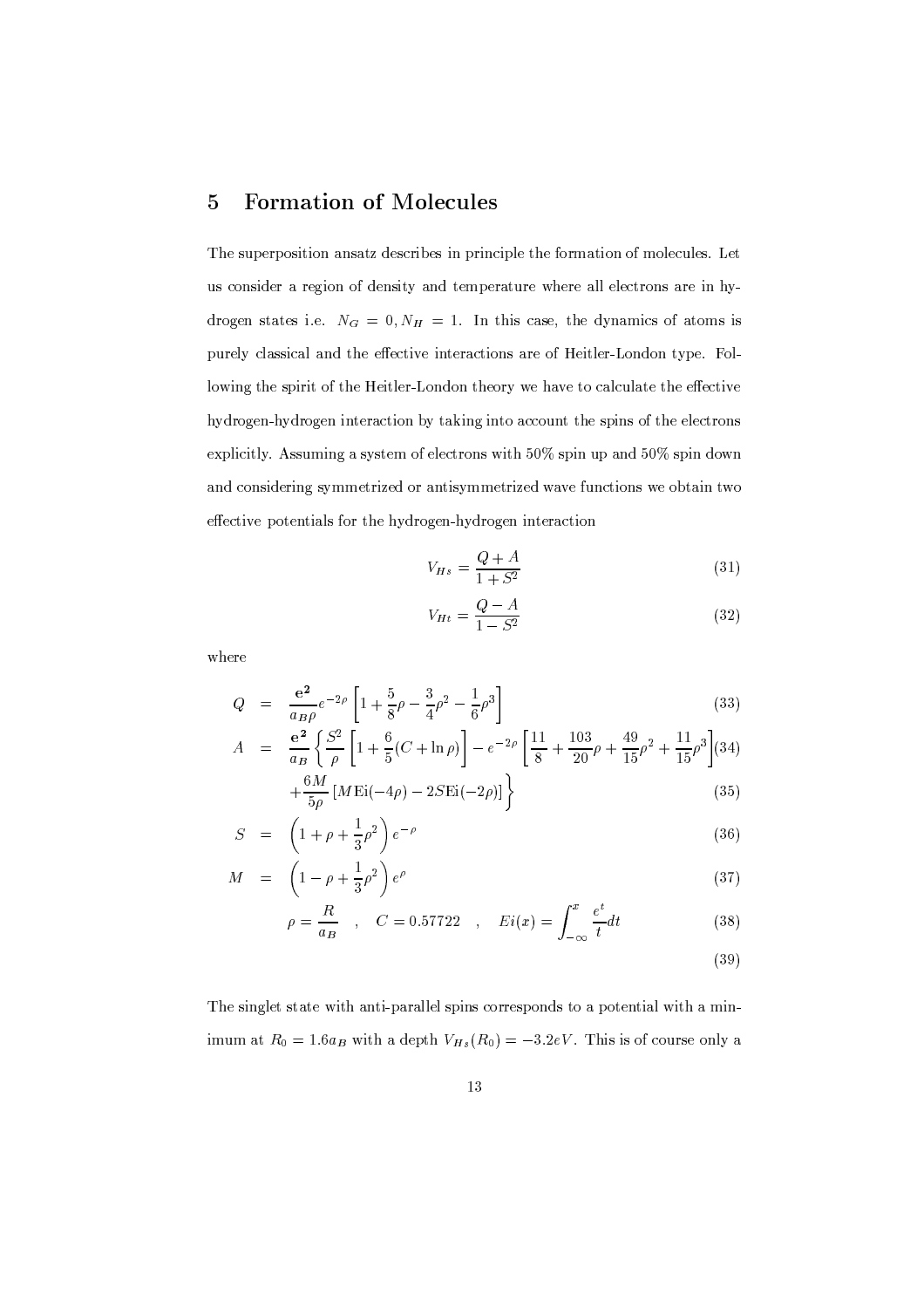rough approximation of the real intra-atomic interactions. More realistic calculations give the figures 1.4 $a_B$  and  $-4.4eV$ . The triplet state with anti-parallel spins yields a repulsing potential.

We carried out several simulations with the potentials given above at different densities and temperatures. In nearly all cases we observed the formation of long chains of hydrogen atoms, alternatively with up and down spins. This is due to the fact that we neglected three and four particle interactions, which are essential for the description of atom-molecule and molecule-molecule interactions. In our simple model, the repulsion between two atoms in triplet states which are next to nearest in a chain are not strong enough to prevent the formation of chains. In order to avoid this false effect, we have made an artificial modification of the triplet-potential: We simply increased the strength of this potential (by about a factor two). As shown in Fig. 4 this model leads to more realistic description of the formation of molecules.

We have calculated also the pair correlation function of the atoms, which is shown in Fig. 5. The sharp maximum of  $g(R)$  at a distance of about 1.6 $a_R$ reflects the atoms bound in molecular states.

#### **Discussion** 6

We started this work with a survey of the available results on the quantum statistics of hydrogen-like plasmas in quasi-classical approximation. Then we developed a simple quasi-classical model for the dynamics of hydrogen-like plasmas based on effective momentum-dependent Hamiltonians. The quantummechanical effects corresponding to the Pauli and the Heisenberg principle were by constraints in the Hamiltonian. By using the concept of minimum uncer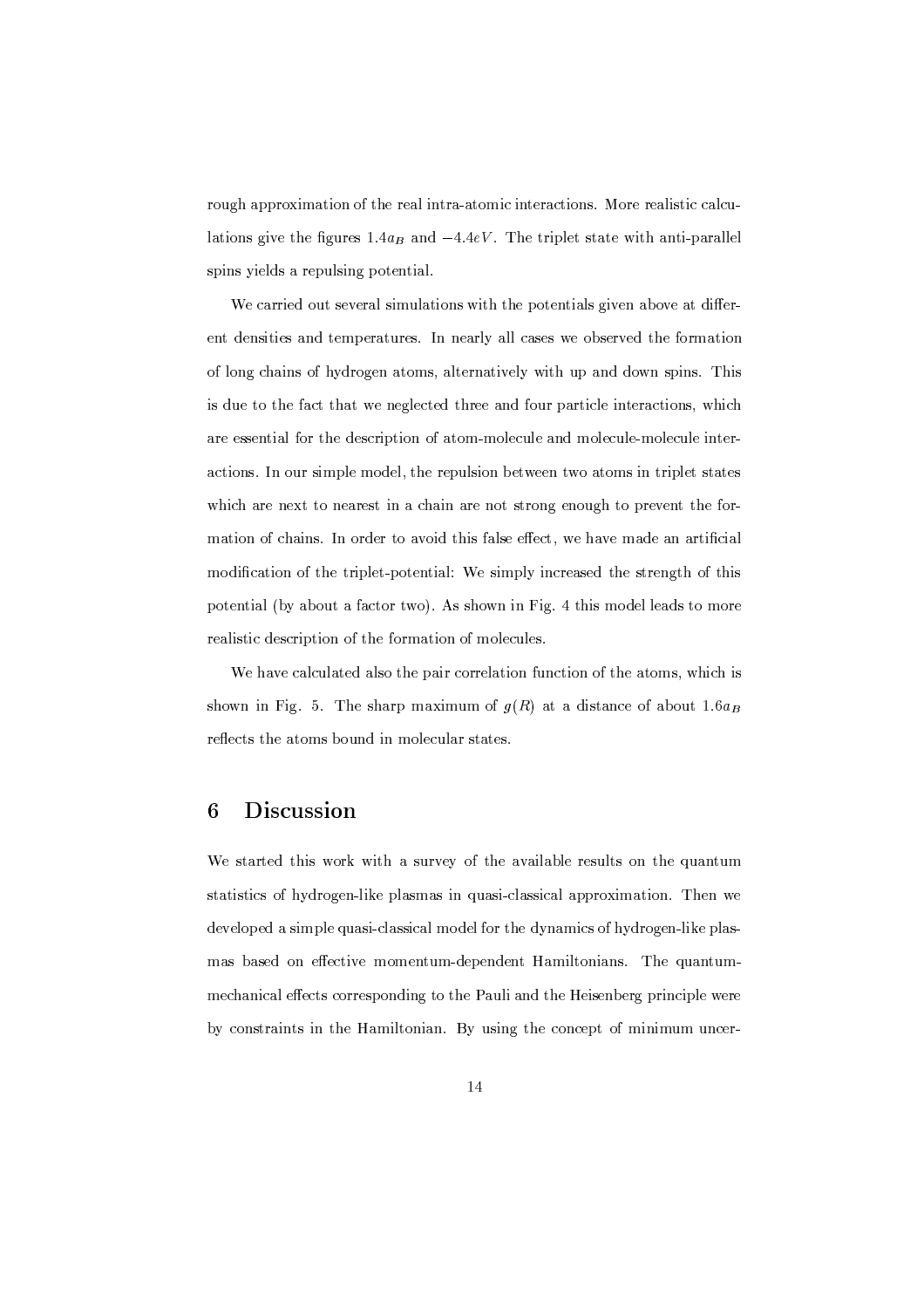tainty wave packets, momentum-dependent effective potentials were derived. The theory was applied first to electron-positron plasmas, which in some respect are the simplest possible case due to several cancellation effect. Then the theory was extended to a superposition model which represents the wave function as a sum of Gaussian and hydrogen 1s wave functions. Finally we studied the formation of molecules.

We simulated many-particles system with periodic boundary conditions by using Monte Carlo and Molecular Dynamics techniques. We considered ensembles of 64 - 250 particles. The main advantage of molecular dynamics simulations in comparison to Monte Carlo methods is that non-equilibrium properties are accessible. Of course, we cannot expect that the present model, which contains equilibrium parameters as the thermal De Broglie wave length will describe non-equilibrium properties in a quantitative way. Further improvements of the model might be unavoidable. Our strategy is a successive approximation were the correct representation of the known equilibrium and near equilibrium properties serves as a testing ground for the theory.

Acknowledgment: The authors thank W. Stolzmann and A.A.Valuev for helpful discussions.

## References

- [1] Ebeling, W., Kraeft, W.D., Kremp, D., Theory of bound States and Ionization Equilibrium, Akademie-Verlag Berlin 1976
- [2] Kremp, D., Haronska, P., Schlanges, M., Wiss.Z. Univ. Rostock, MNR  $(1985)$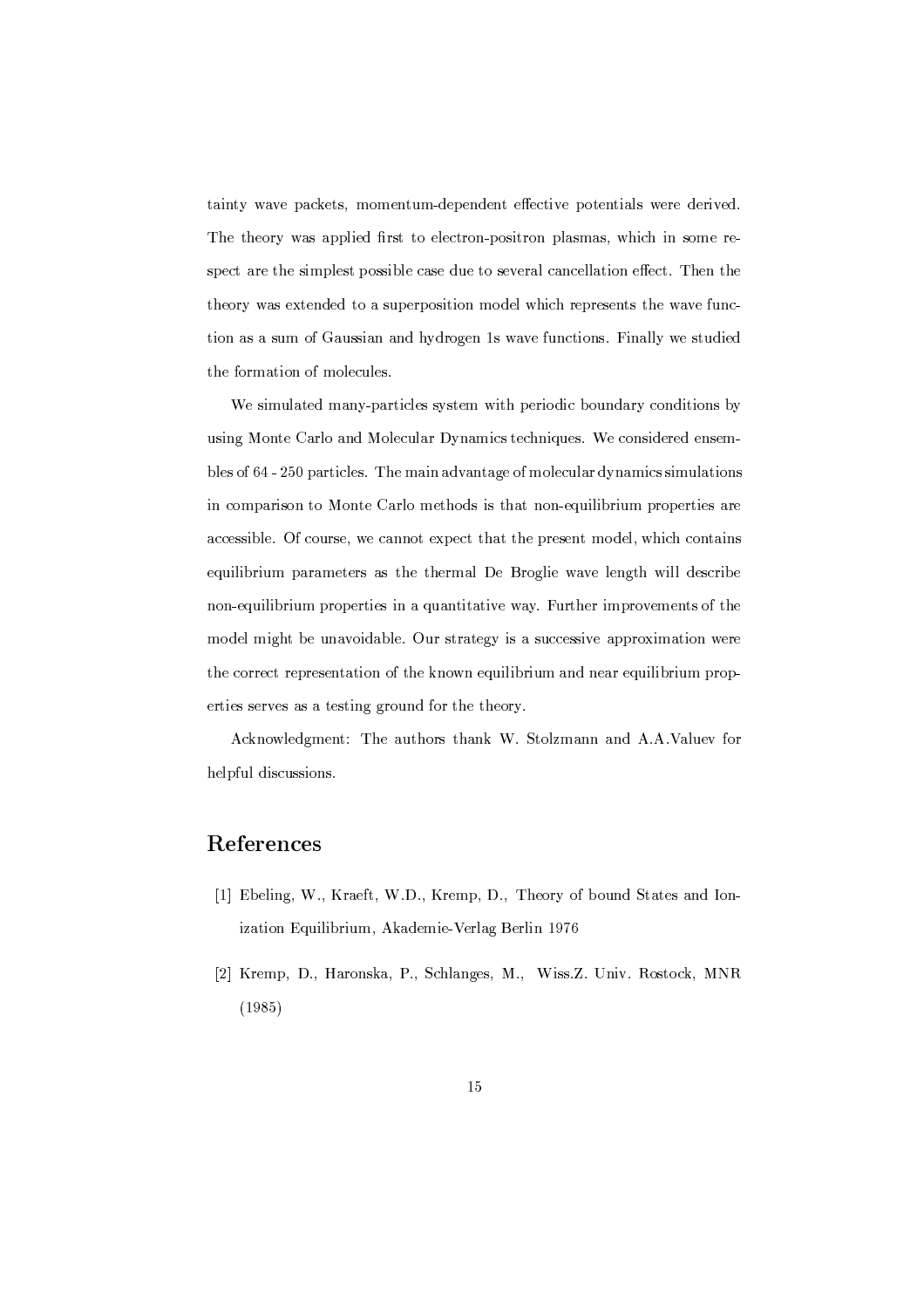- [3] Kraeft, W.D., Kremp, D., Ebeling, W., Röpke, R. Quantum Statistics of Charged Particle Systems. Akademie-Verlag, Berlin; Plenum Press, New York ; Russ. Transl: Mir, 1986.
- [4] Ichimaru, S., Statistical Plasma Physics: I. Basic Principles, (1992) II: Condensed Plasmas, Addison-Wesley, Reading, 1994.
- [5] Kraeft, W.D., Schlanges M., editors. Physics of Strongly Coupled Plasmas, World Scientific, Singapore, 1996.
- [6] Ebeling, W., Ann. Physik, 19 (1967) 104
- [7] Kremp, D., Kraeft, W.D., Ann. Physik, 20 (1968) 340, Phys. Lett. A 38  $(1972)$  167
- [8] Ebeling W., Ann. Physik, 21 (1968) 315, 22 (1969) 33,383,392, Physica 38  $(1968)$  378,  $40$   $(1968)$  290,  $43$   $(1969)$  293,  $73$ ,  $(1974)$  573
- [9] Ebeling, W., Kraeft, W.D., Kremp, D., Beitr. Plasmaphysik, 10 (1970) 237
- [10] Ceperley, D.M., Alder, B.J., Physica, 108B (1981) 857; Ceperley, D.M.; Phys. Rev B 18 (1978) 3126
- [11] Zamalin, V.M., Norman, G.E., Filinov, V.S., The Monte Carlo Method in Statistical Mechanics (in Russ.). Nauka, Moscow, 1977
- [12] Clerouin, J., Pollock, E.L., Zerah, P.G., Phys. Rev A, 46 (1992) 5130
- [13] Penman, J.I., Clerouin, J., Zerah.P.G., Phys. Rev E, 51 (1995) R5224
- [14] Pierleoni, C., Ceperley, D.M., Bernu, B., Magro, W.R., Phys. Rev. Lett., 73  $(1994)$  2145
- [15] Klakow, D., Toepffer, C., Reinhard, P.-G., Phys. Lett. A, 192 (1994) 55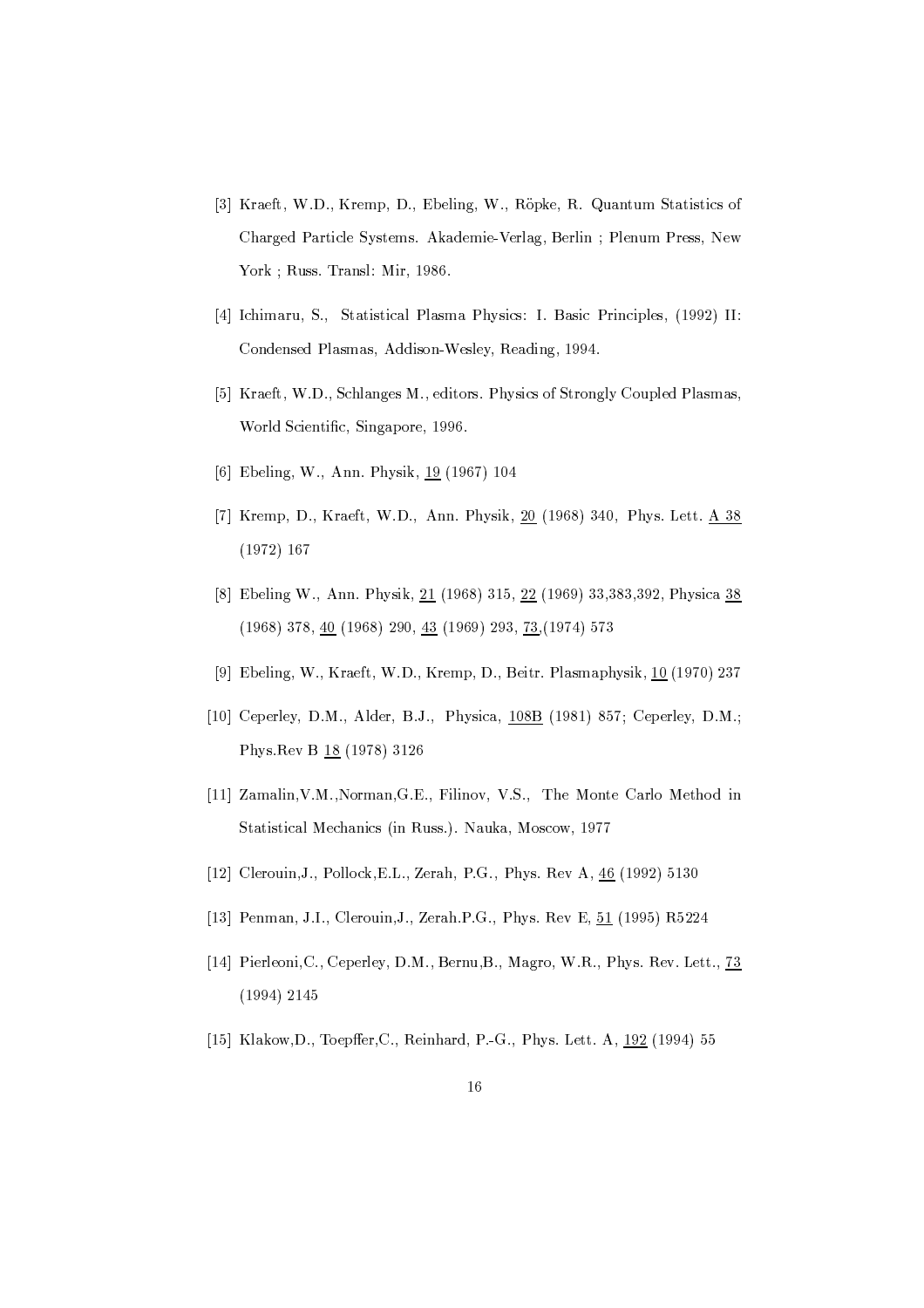- [16] Klakow, D., Toepffer, C., Reinhard, P.-G., J. Chem. Phys., 101 (1994) 10766
- [17] Militzer, B., Diploma Thesis (1996)
- [18] Ebeling, W., Förster, A., Podlipchuk, V., Phys. Lett. A, in press, (1996)
- [19] Ebeling, W., Militzer, B., Phys. Lett. A, in press. (1996)
- [20] Schautz, F., Diploma Thesis (1996)
- [21] Ebeling, W., Schautz, F., Phys. Rev.E, submitted (1996)
- [22] Dorso, C., Duarte, S., Randrup, J., Phys. Lett B, 188 (1987) 287
- [23] Dorso, C., Randrup, J., Phys. Lett. B, 215 (1988) 611
- [24] Kirschbaum, C.L., Wilets, L., Phys. Rev. A, 21 (1980) 834
- [25] Cohen, J.S., Phys. Rev. A,  $51$  (1995) 266
- [26] Feldmeier, H., Bieler, K., Schnack, J. Nucl. Phys. A, 586 (1995) 493
- [27] Ebeling, W., Kraeft, W.D., Kremp, D., Röpke, G., Physica A (1986)
- [28] Ebeling, W., Lehmann, H., Ann. Physik, 45 (1988) 8
- [29] Lehmann, H., Ebeling, W., Phys. Rev. E, in press.
- [30] Kelbg, G., Ann. Physik, 12 (1963) 219, 13 (1964) 354, 14 (1964) 394
- [31] Ebeling, W., Contr. Plasma Phys., 30 (1990) 553; 33 (1993) 492
- [32] Beule, D., Ebeling, W., Förster, A., Kasch, M. In Physics of Strongly Coupled Plasmas (1996).
- [33] DeWitt, H.E., Phys. Rev. A, 14 (1976) 816, 1290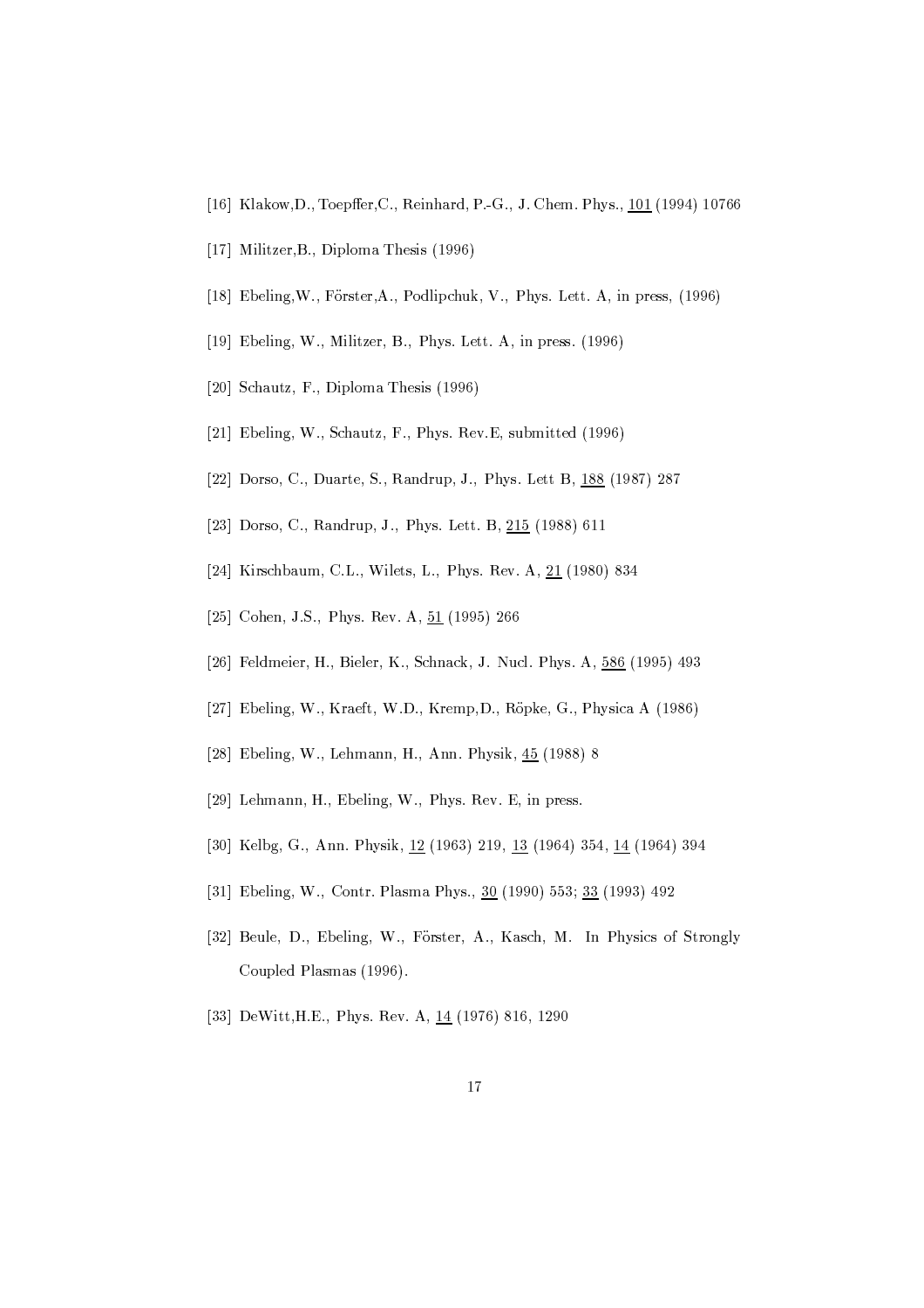

Figure 1: OCP - Interaction energy per particle in kT-units for  $\theta = 0.15(\bigcirc)$ ,  $\theta = 1.0(\Box)$ ,  $\theta = 2.0(\triangle)$ ,  $\theta = 5.0(\nabla)$ . For comparison the curves from eqn. (23) (a:  $\theta = 0.15$ , b:  $\theta = 5$ ), the Padé approximants [28] (dashed line:  $\theta = 0.15$ , dot-dashed line:  $\theta = 5$ ) and the fit-formula (24) (c) are shown.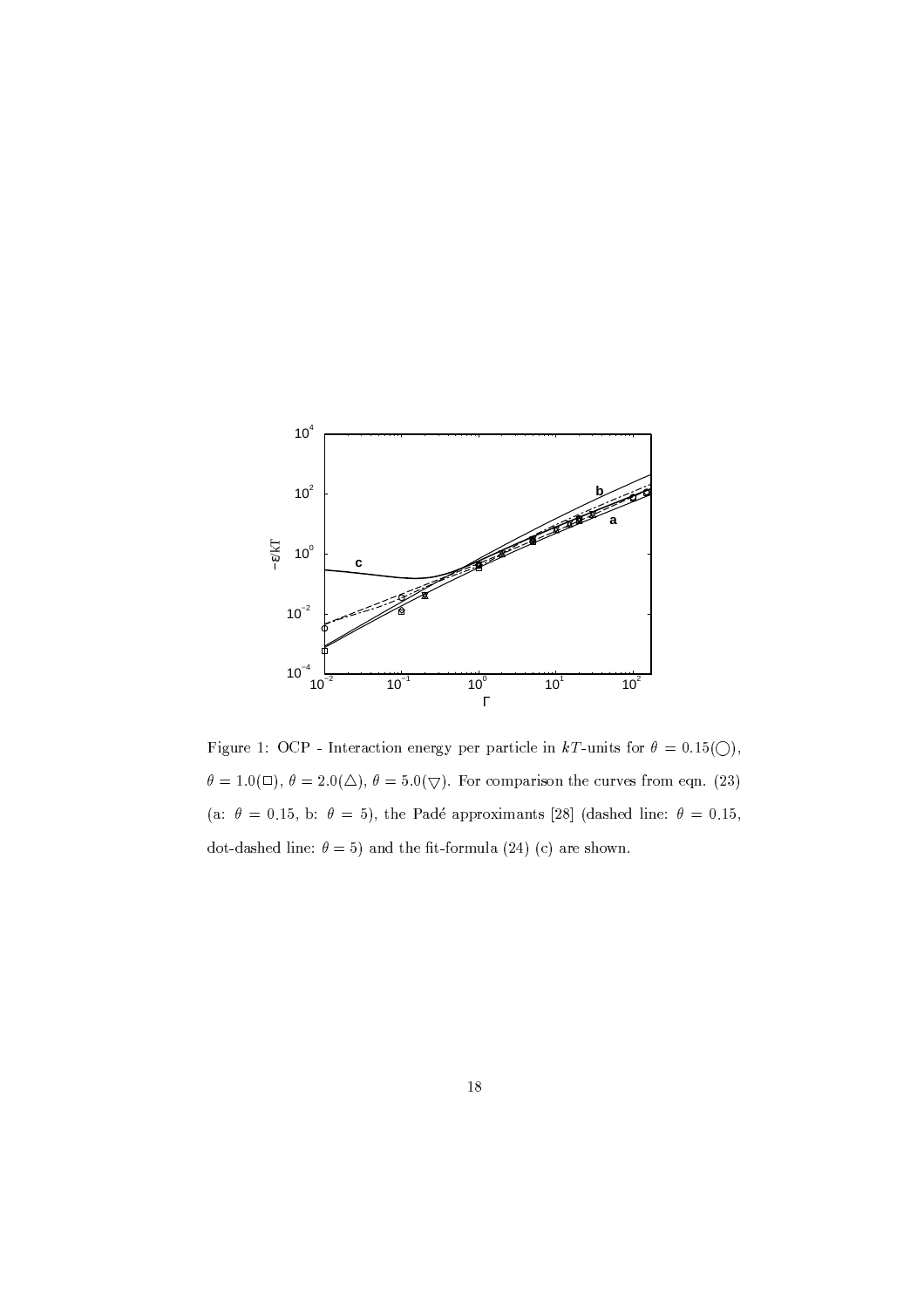

Figure 2: TCP - Interaction energy per particle in kT-units for  $\theta = 1.0(\Box)$ ,  $\theta =$ 2.0( $\triangle$ ),  $\theta = 5.0(\nabla)$ . In addition data from OCP simulations scaled according to the scaling rule (25) for  $\theta = 1.6(*)$ ,  $\theta = 3.2(*)$ ,  $\theta = 7.0(*)$  is shown. The solid lines represent eqn. (13) (a:  $\theta = 1$ , b:  $\theta = 5$ )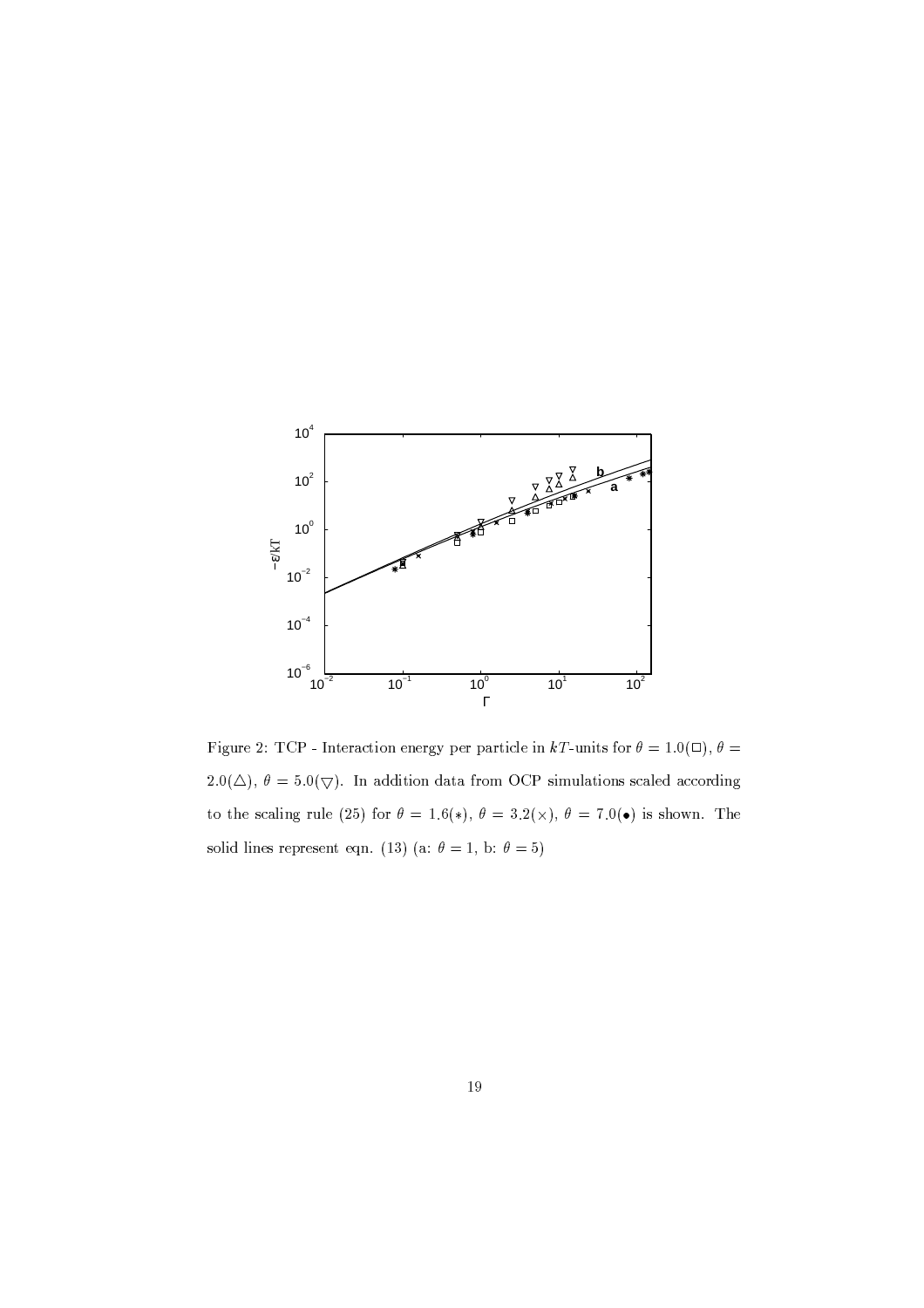

Figure 3: Internal energy of the hydrogen plasma at the density  $n = 1.35 \times$  $10^{22}$  cm<sup>-3</sup>. Simulation data (•) are compared with the ideal plasma (dashed line) and the Padé approximant (solid line).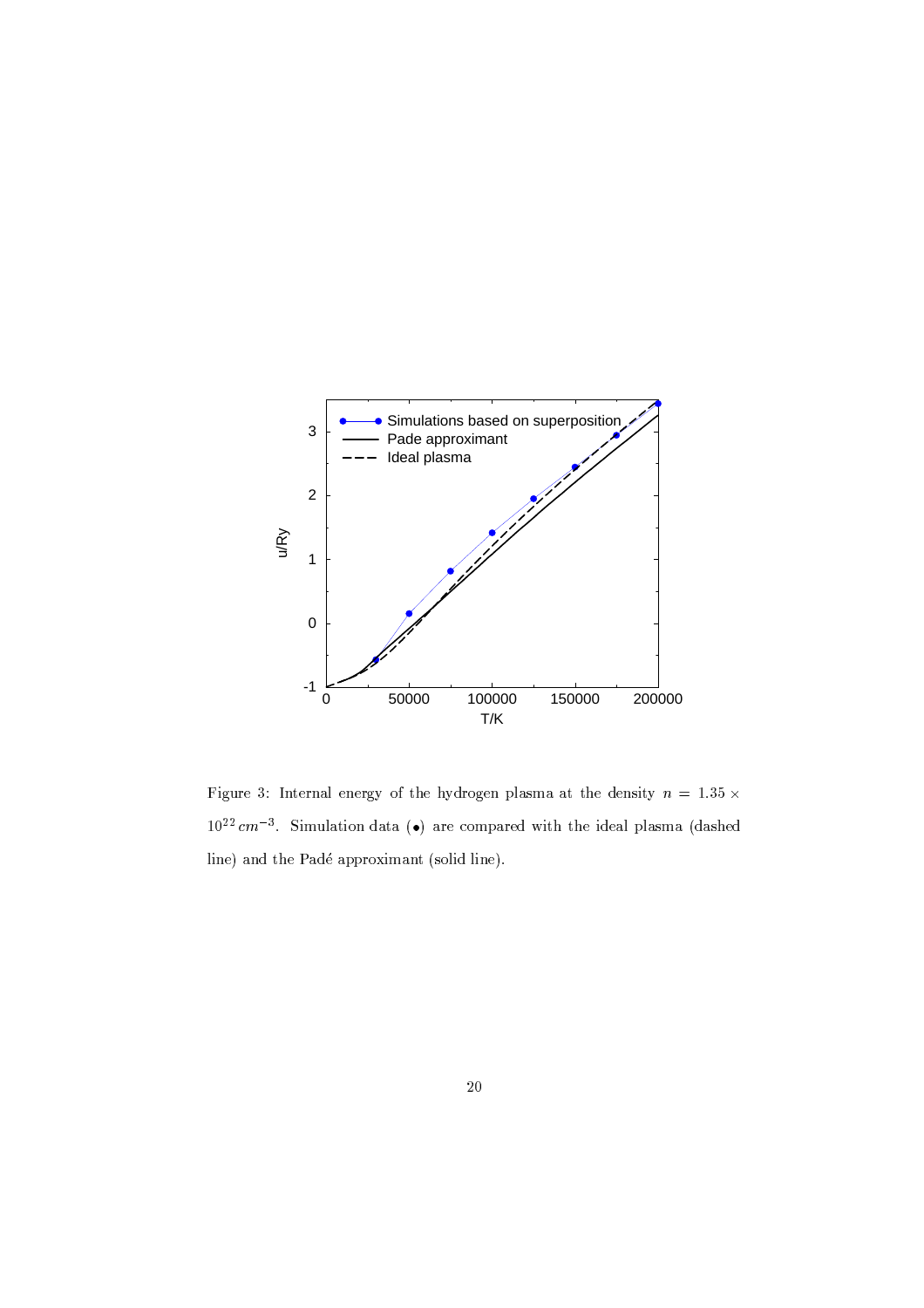

Figure 4: Potential of the effective interaction between two hydrogen atoms in the singulet-state (solid line) and the triplet state (dashed line).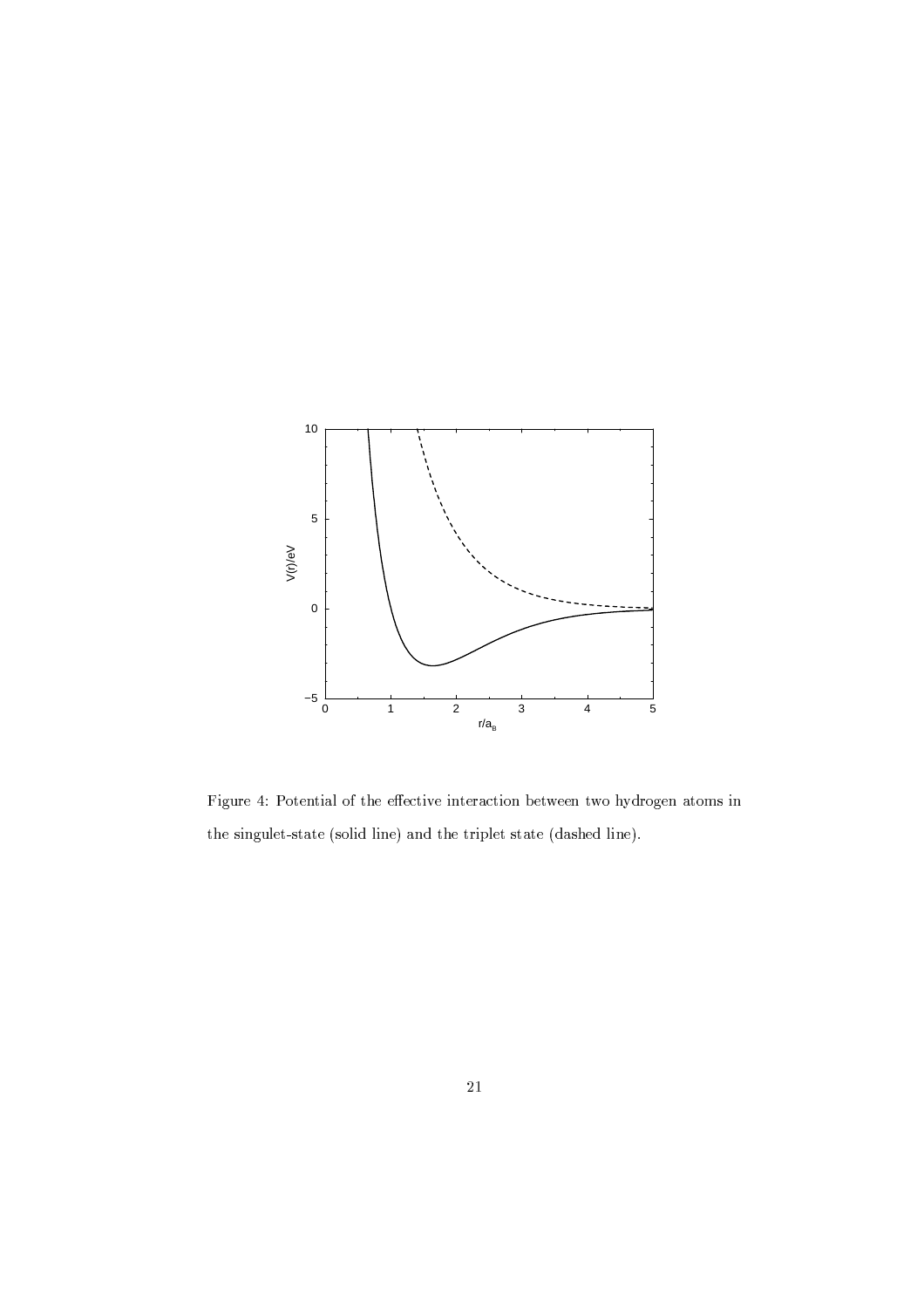

Figure 5: Formation of  $H_2$  molecules at temperature  $T = 300K$  and density  $n=6.75\times 10^{22}\,cm^{-3}.$  Atoms not bound in a molecule are colored white, bound atoms are colored dark-grey (spin up) and light-grey (spin down). Each molecule consists of one spin-up atom and one spin-down atom.